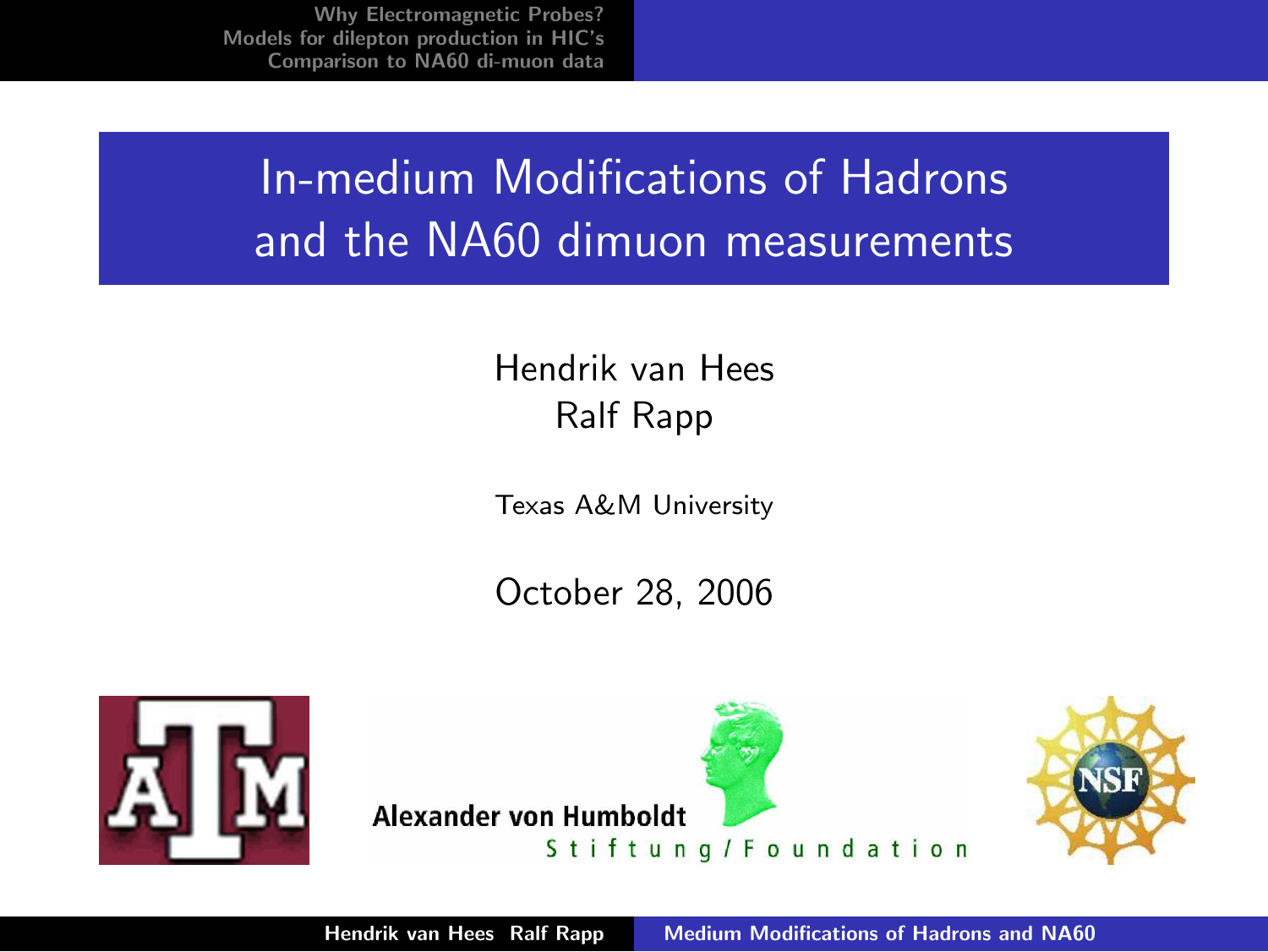#### **Outline**

#### [Why Electromagnetic Probes?](#page-2-0)

[Models for dilepton production in HIC's](#page-4-0)

[Comparison to NA60 di-muon data](#page-5-0)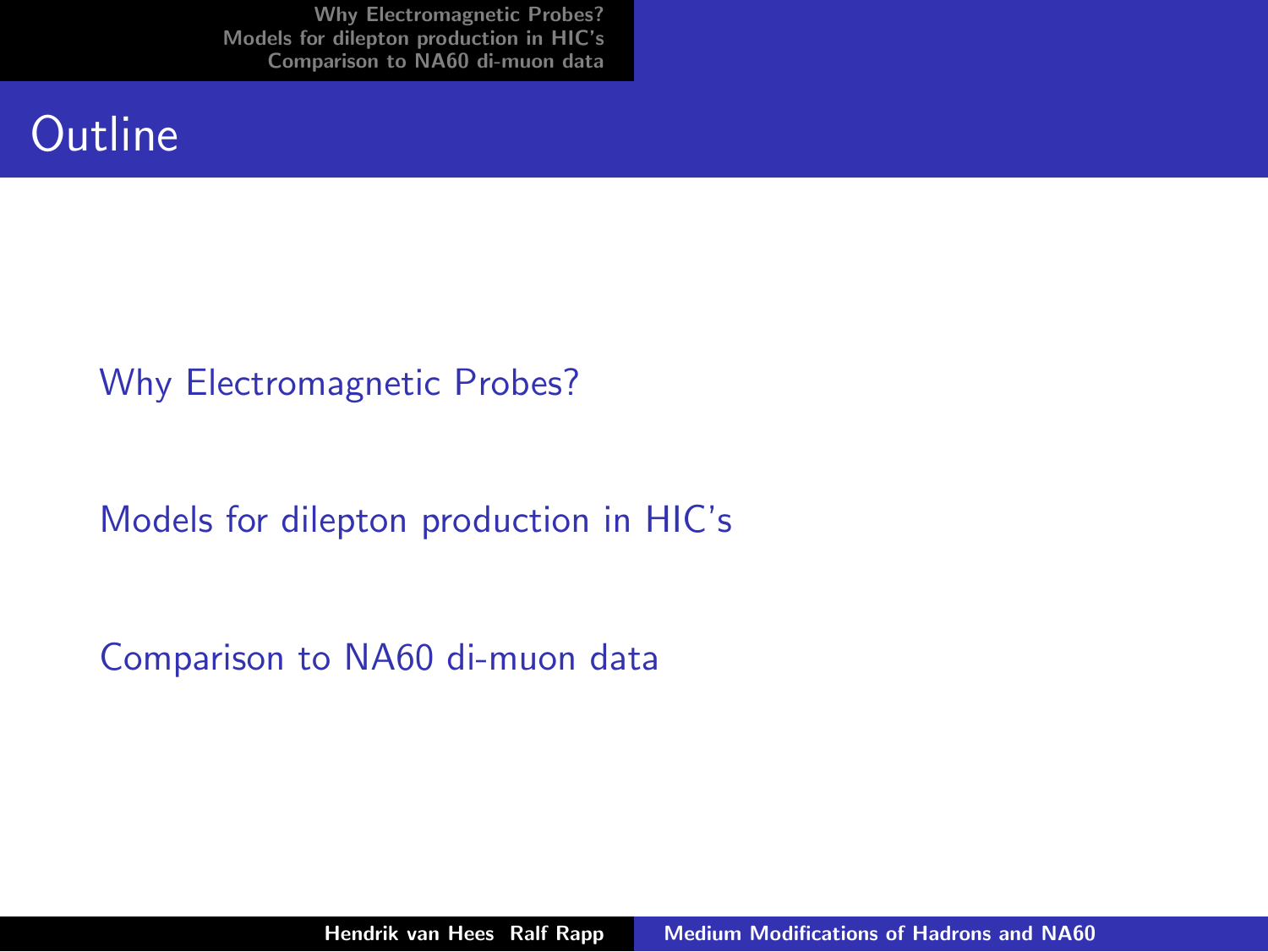## Why Electromagnetic Probes?

<span id="page-2-0"></span>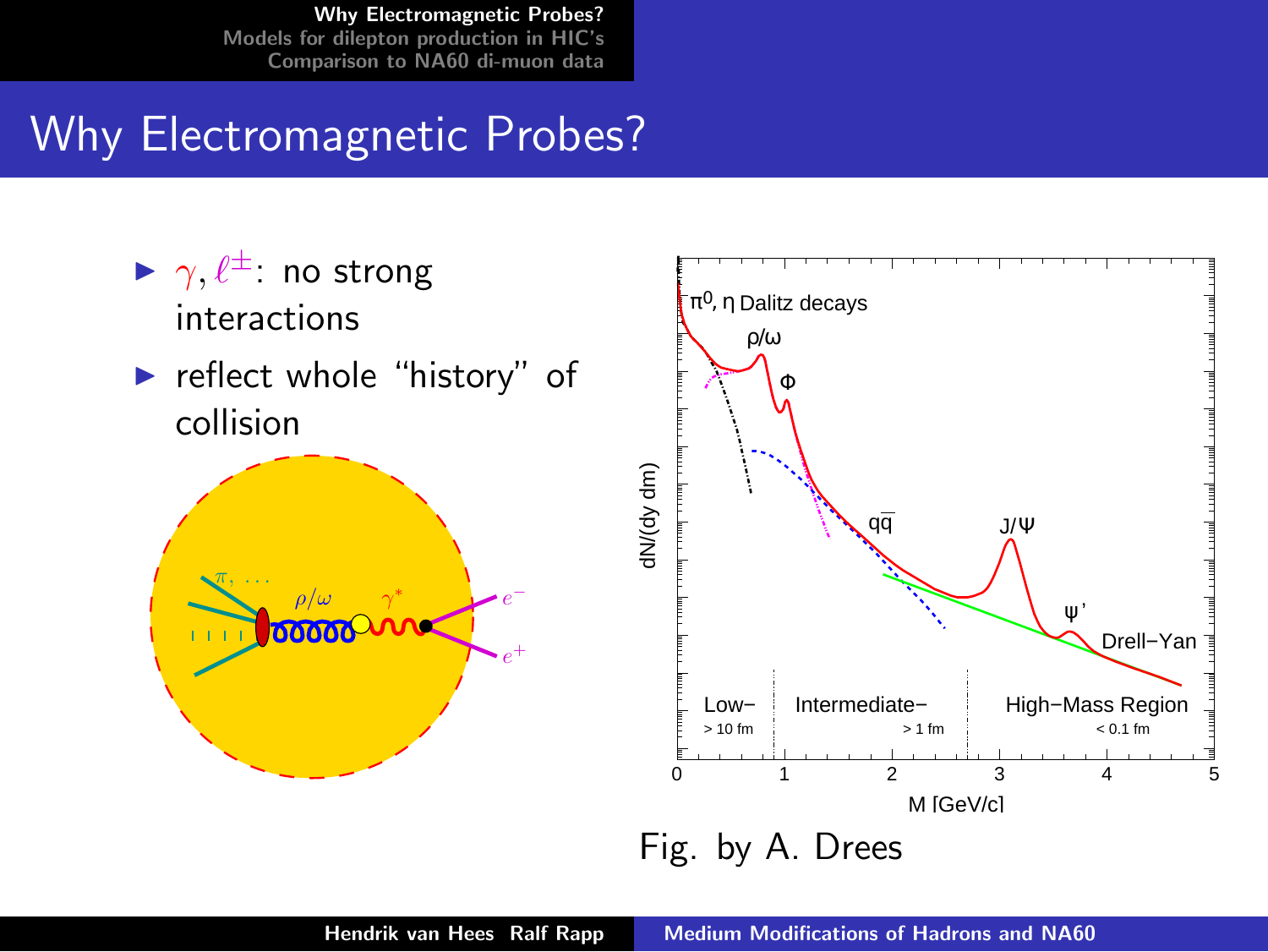## Vector Mesons and chiral symmetry

- dilepton rates  $\Leftrightarrow$  electromagnetic current-correlation functions
- $\Rightarrow$  probes chiral vector current
	- $\triangleright$  hadronic em. current  $\Leftrightarrow$  spectral properties of vector mesons
	- study medium modifications of hadrons in HIC's

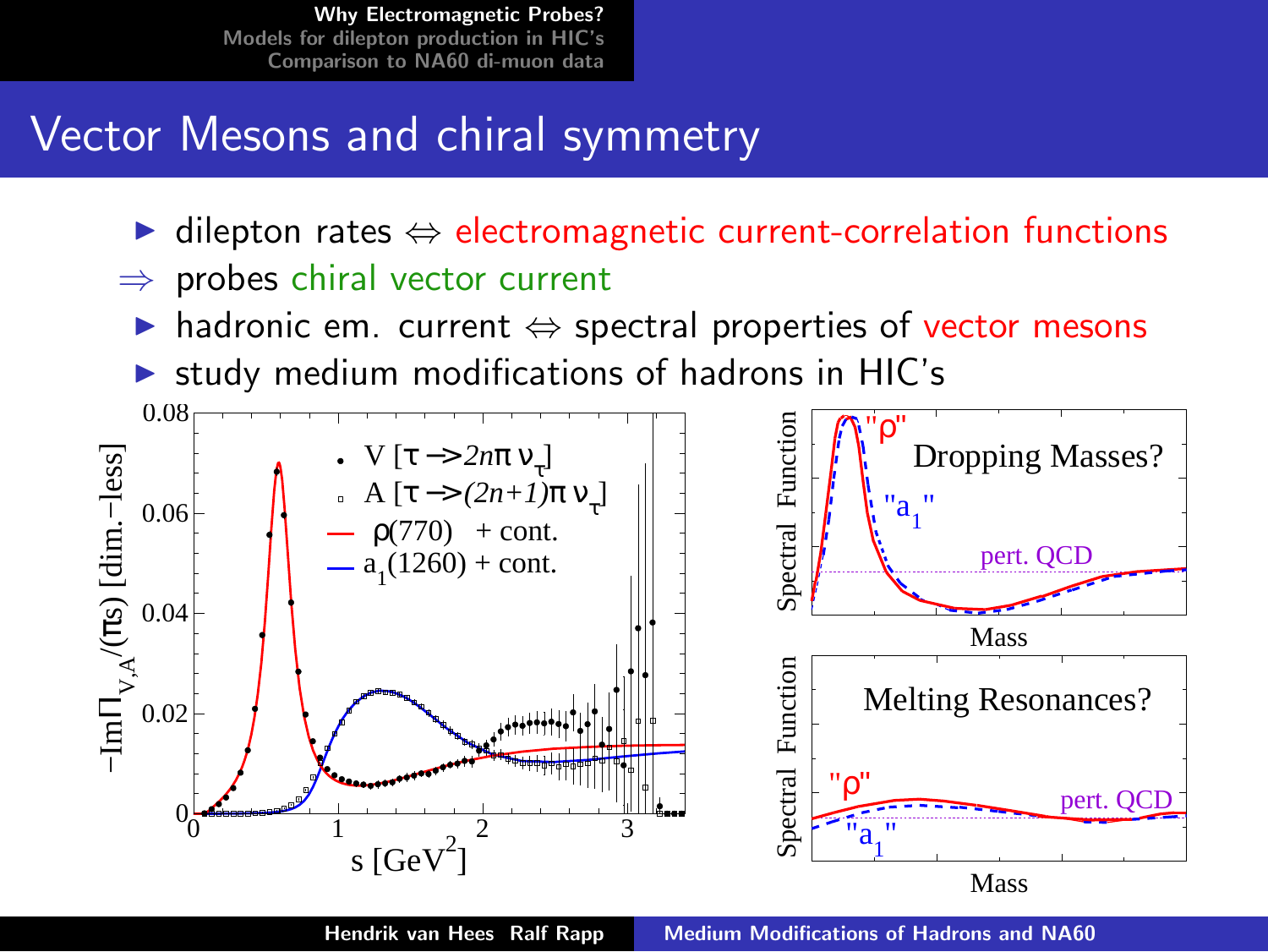## Models

- $\triangleright$  confront different models for low-mass region with di-muon data in 158 GeV In-In Collisions [NA60 Collaboration]
	- 1. Hadronic Many Body Theory for medium modifications of  $\rho$  mesons [Rapp, Wambach 99] + chiral vector-axial-vector mixing [HvH, Rapp 06]
	- 2. virial expansion within chiral reduction formalism [Steele, Yamagishi, Zahed 97]
	- 3. Scenario with (parameterized) dropping  $\rho$  masses
	- 4. ρ-spectral function from Hidden Local Symmetry [Harada, Sasaki 06]
- <span id="page-4-0"></span> $\blacktriangleright$  medium described with thermal fireball parametrization compatible with hydro models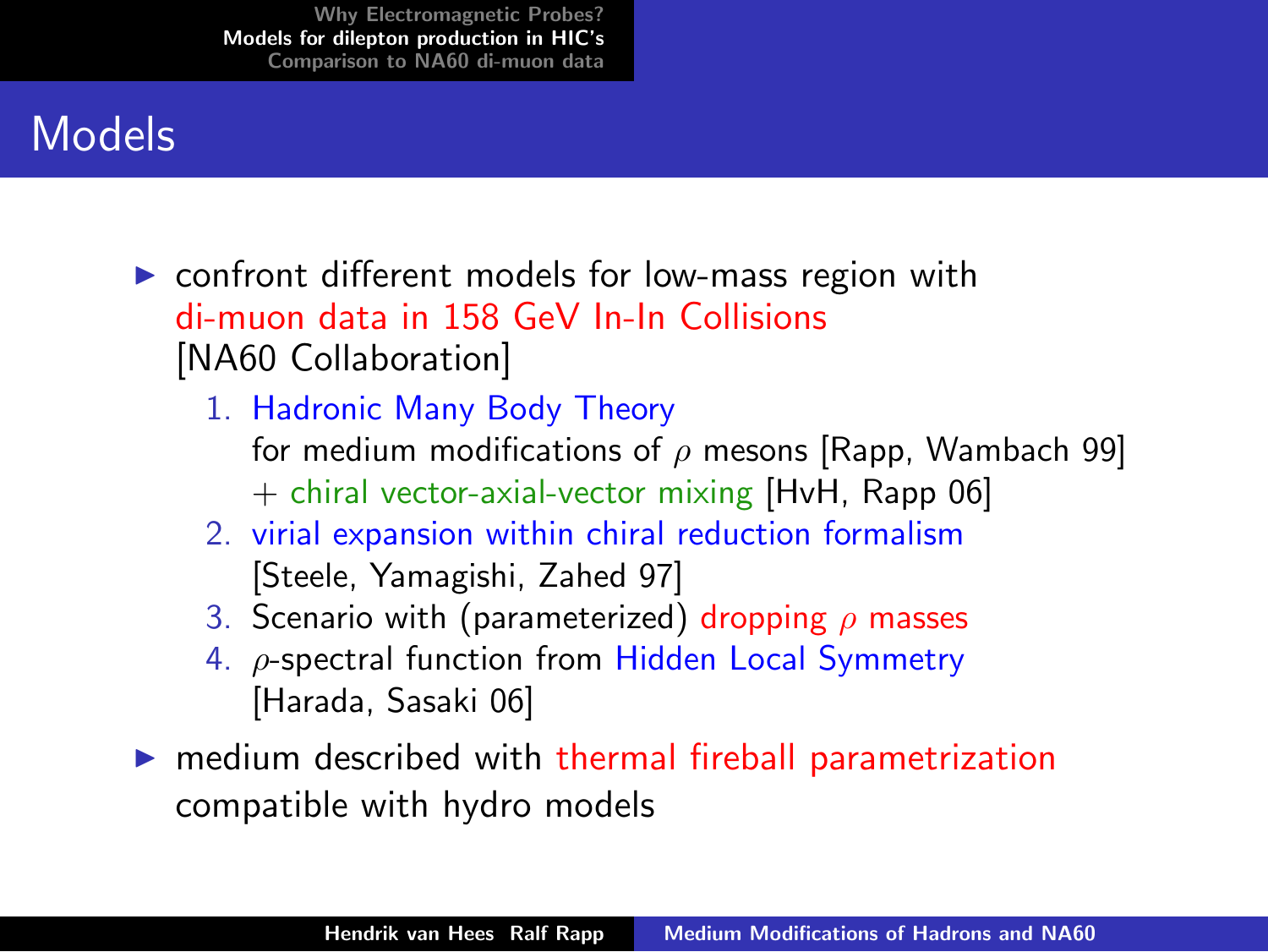### Hadronic Many-Body Theory  $+$  Chiral Mixing

intermediate mass range: Mixing of  $\Pi_V$  with  $\Pi_A$ (Dey, Eletsky, Ioffe '90)

$$
\Pi_V^{(T)} = (1 - \epsilon)\Pi_V + \epsilon \Pi_A, \quad \epsilon =
$$



$$
:=\frac{1}{2}\frac{\mathcal{T}_\pi(T,\mu_\pi)}{\mathcal{T}_\pi(T_c,0)}\propto\left.\bigotimes\right.
$$

- $\blacktriangleright$  Fireball model  $\Rightarrow$  time evolution
- $\blacktriangleright$  absolute normalization!
- $\blacktriangleright$  good overall agreement with data
- **Exercise is consistent with**  $\omega$  **and**  $\phi$
- $\blacktriangleright$   $\omega$ : similar model as for  $\rho$
- <span id="page-5-0"></span> $\triangleright$   $\phi$ : less well known; width assumed  $\simeq 80$  MeV

Hendrik van Hees Ralf Rapp [Medium Modifications of Hadrons and NA60](#page-0-0)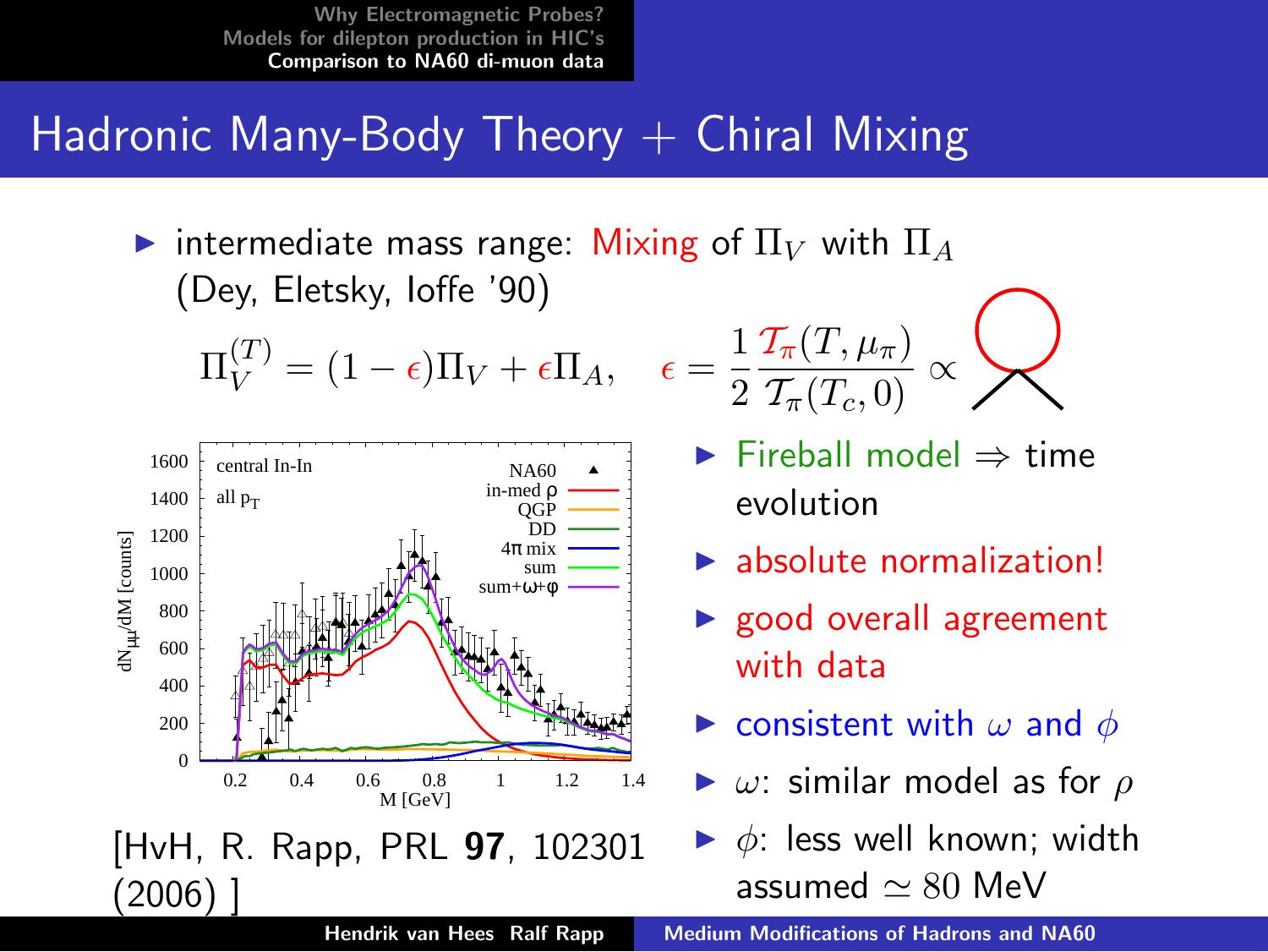### Hadronic Many-Body Theory  $+$  Chiral Mixing

- $\triangleright$  2 $\pi$  contributions+ $\rho B$  interactions from Rapp+Wambach '99
- intermediate mass range: Mixing of  $\Pi_V$  with  $\Pi_A$

$$
\Pi_V^{(T)} = (1 - \epsilon)\Pi_V + \epsilon \Pi_A, \quad \epsilon = \frac{1}{2} \frac{\mathcal{T}_{\pi}(T, \mu_{\pi})}{\mathcal{T}_{\pi}(T_c, 0)} \propto \mathcal{W}
$$



#### same absolute normalization!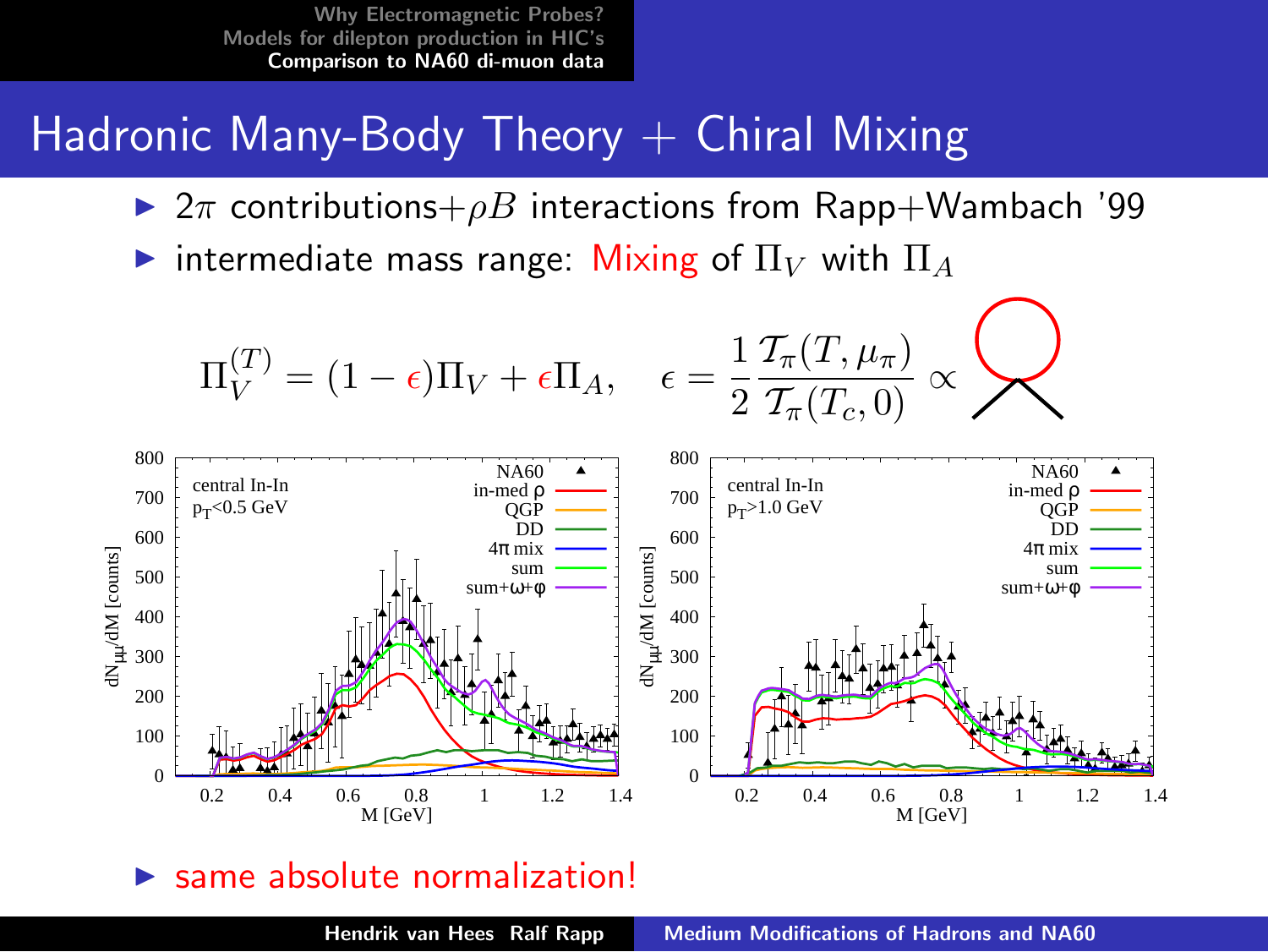## Chiral Reduction Formalism (Virial Expansion)



[HvH, Rapp hep-ph/0604269] [Dusling, Teaney, Zahed 06]

- I underestimates medium effects on the  $\rho$ (due to low-density approximation no broadening!)
- $\blacktriangleright$  intermediate masses: mixing less pronounced
- $\blacktriangleright$  indication of chiral restoration?
- results with fireball parametrization consistent with hydro!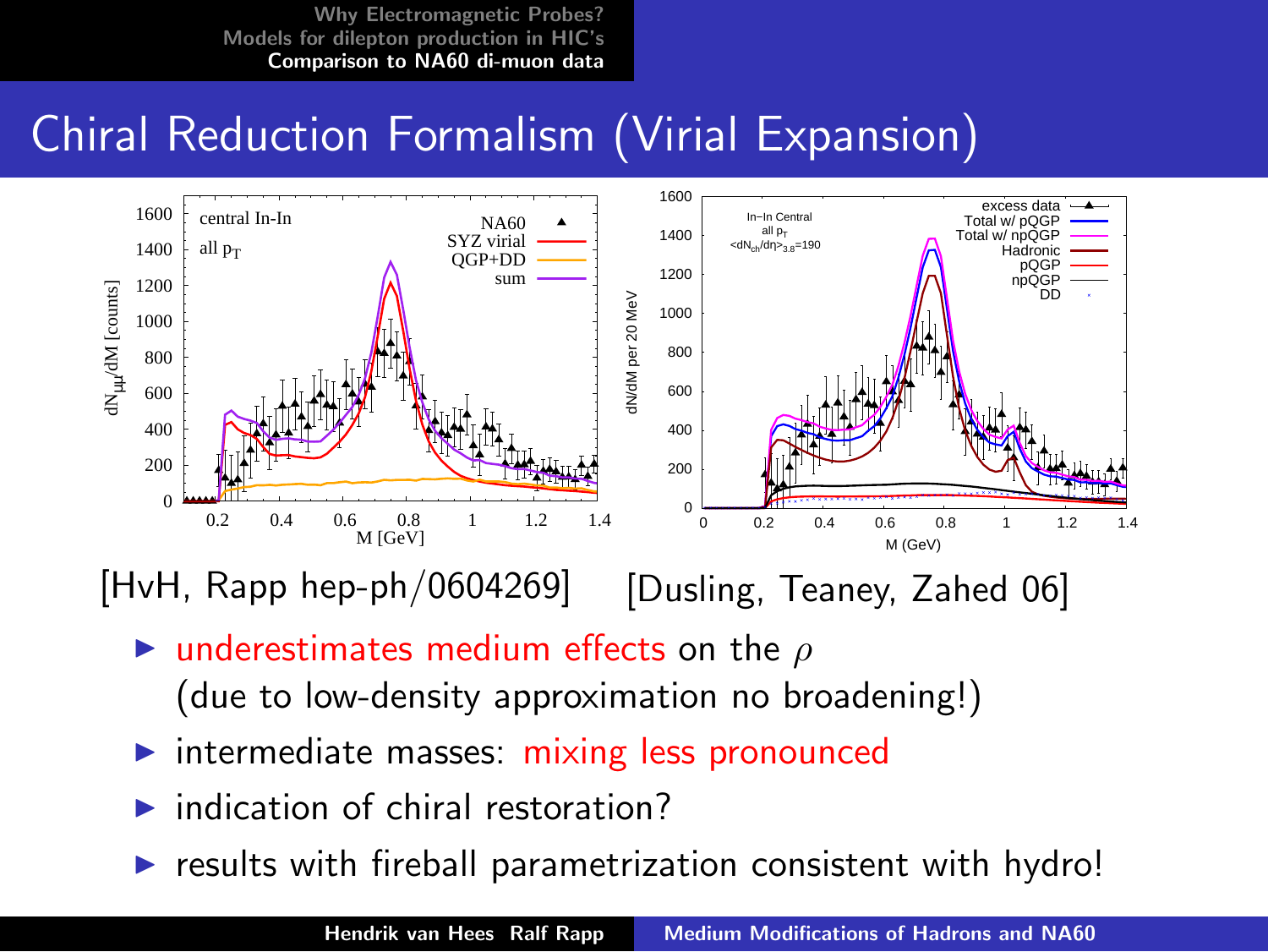## Dropping  $\rho$  masses/HLS?

$$
m_{\rho}^* = m_{\rho} (1 - c\rho_B/\rho_0)[1 - (T/T_c)^2]^{\alpha}
$$



- Naive mass dropping not favored by NA60 data
- Hidden local symmetry [Harada, Sasaki 06]
- dropping mass + narrowing of  $\rho$  also not favored by data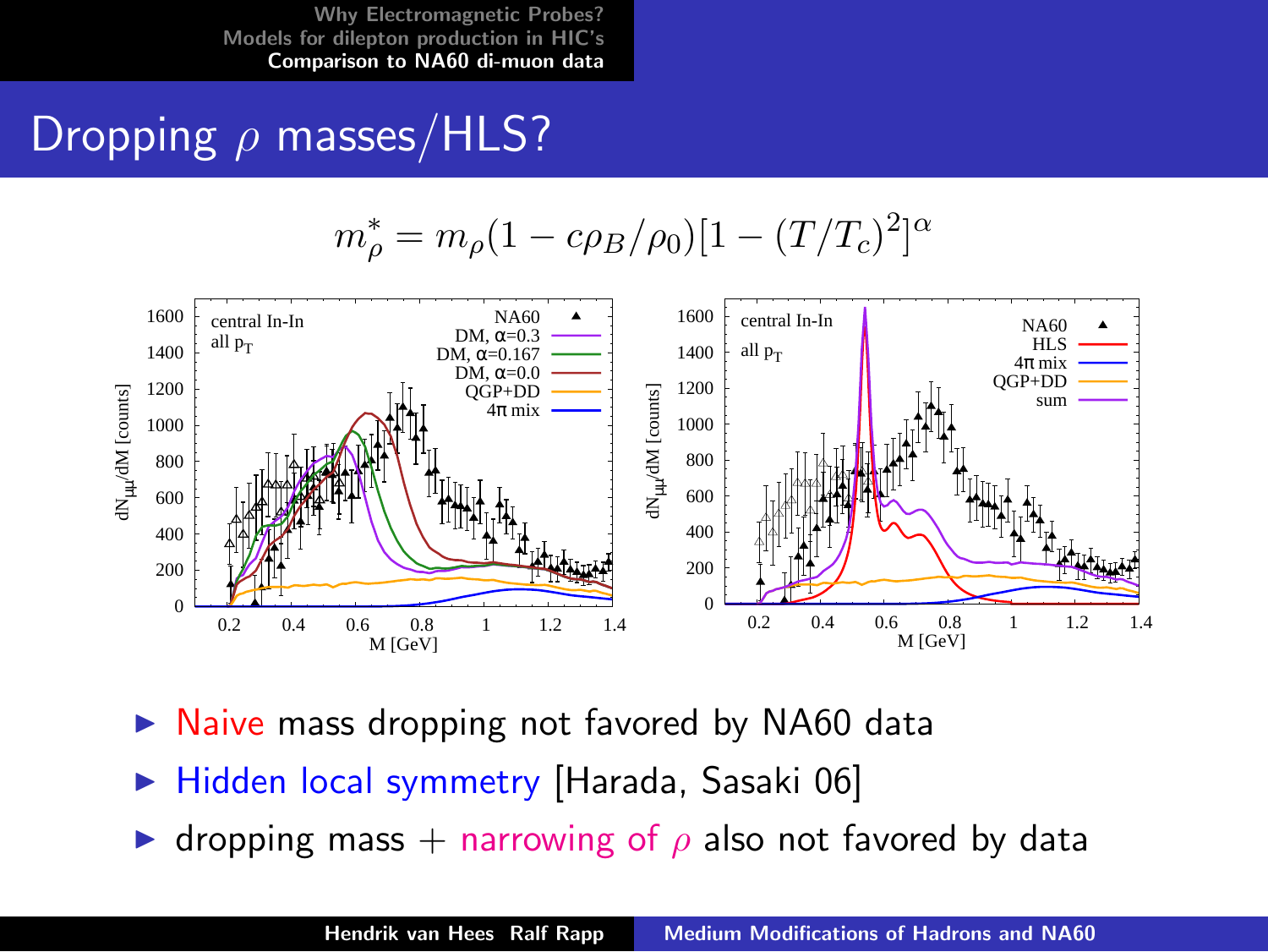## Hadronic Many Body Theory (semicentral)



Hendrik van Hees Ralf Rapp [Medium Modifications of Hadrons and NA60](#page-0-0)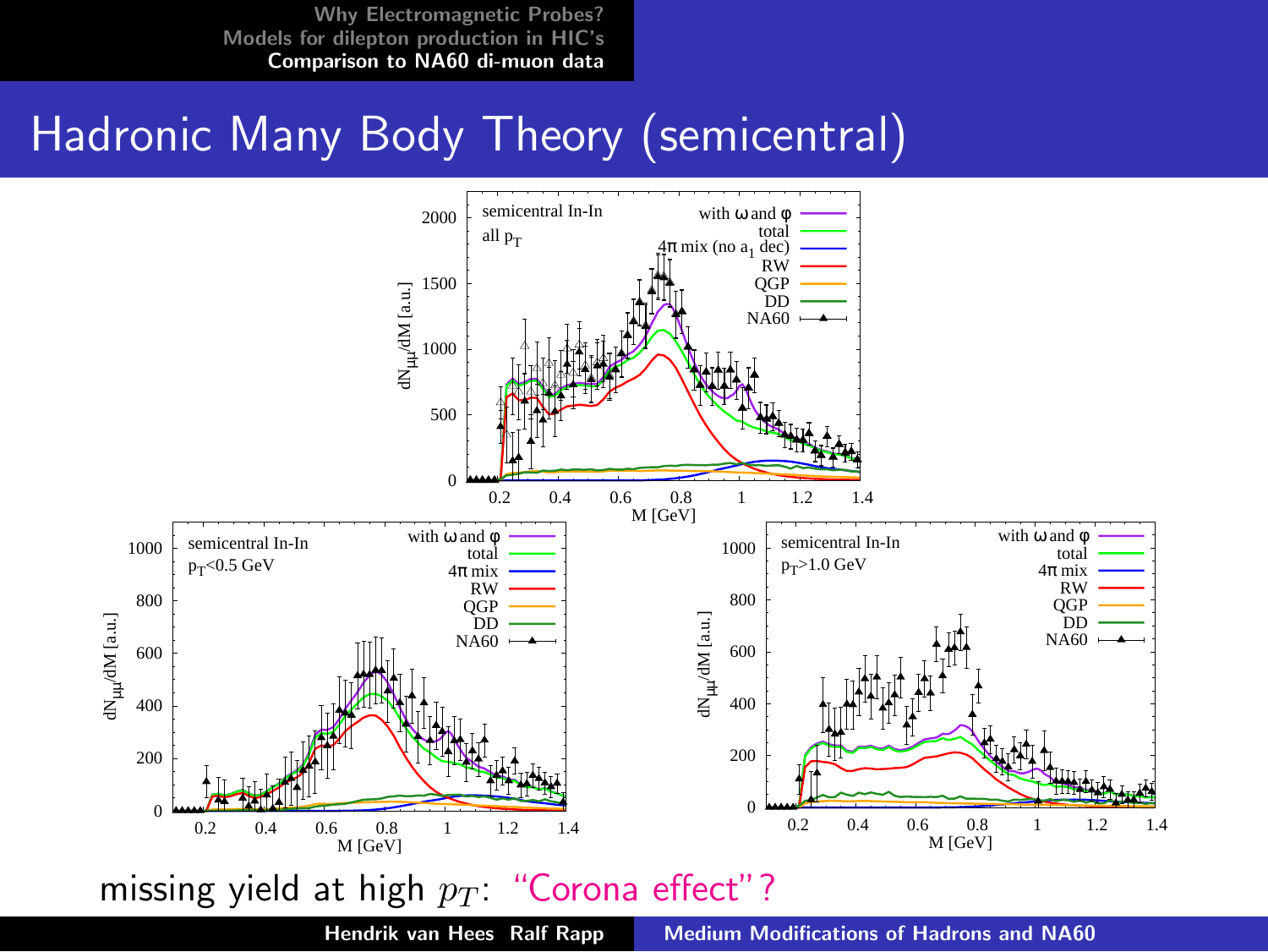## Hadronic Many Body Theory (semicentral)



include cocktail and freeze-out  $\rho$ contribution from Drell-Yan? work in progress [Strong, HvH, Rapp 06]



Hendrik van Hees Ralf Rapp [Medium Modifications of Hadrons and NA60](#page-0-0)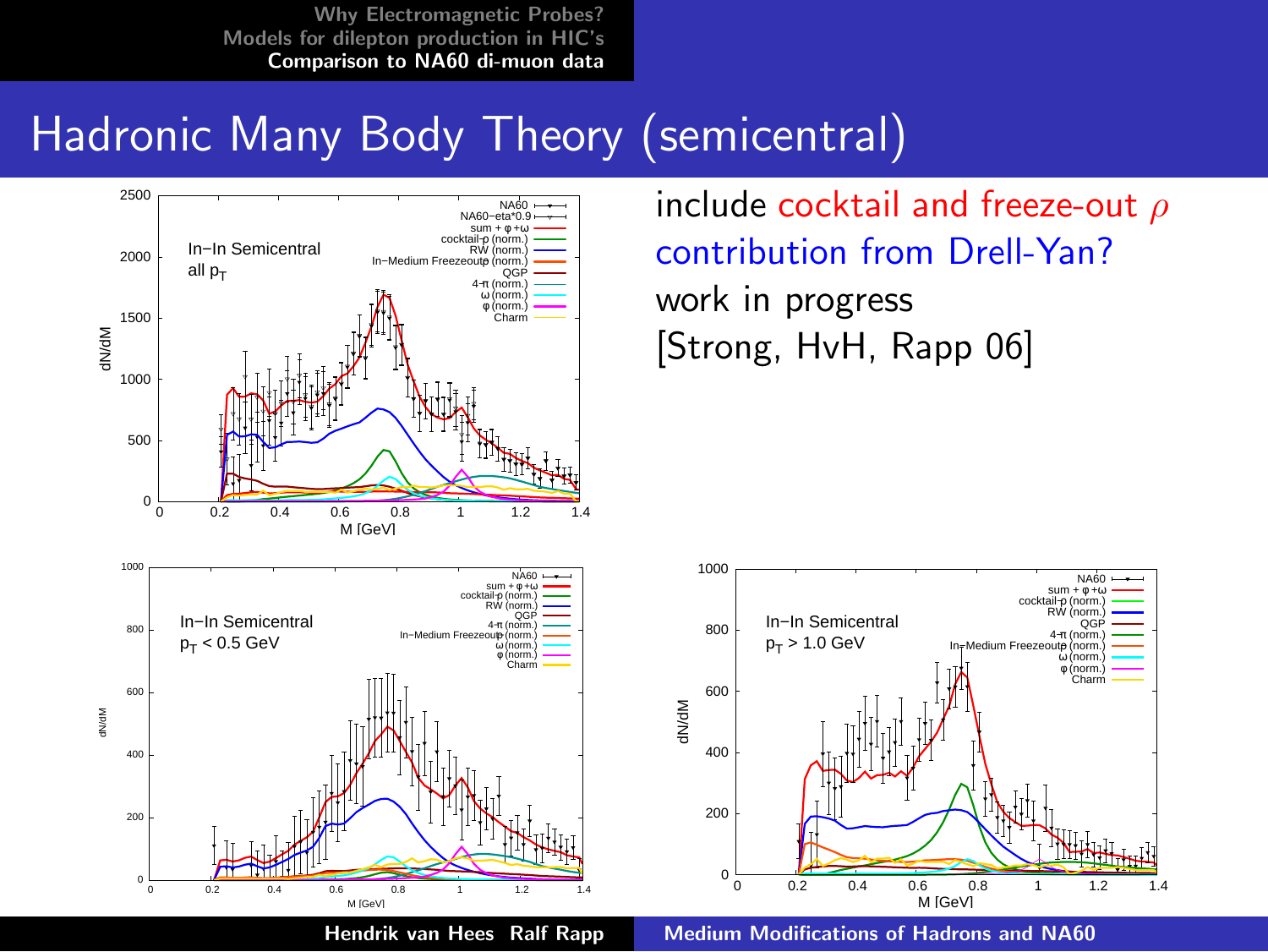## Hadronic Many Body Theory (semicentral)